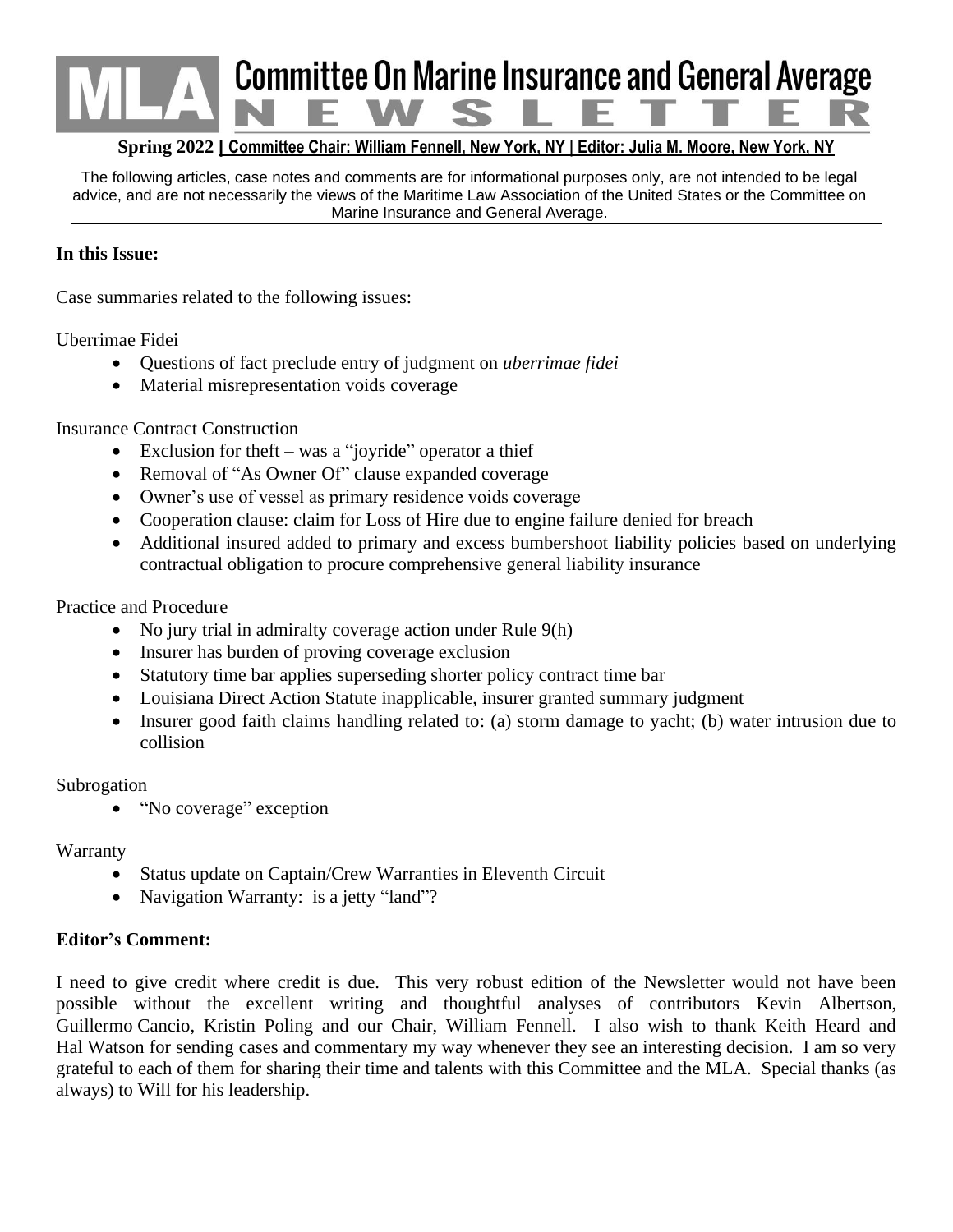#### **~~RECENT CASES OF INTEREST~~**

#### **UBERRIMAE FIDEI**

#### *Great Lakes Ins. SE v. SEA 21-21 LLC***, No. 20-22865-CIV, 2021 WL 6135127 (S.D. Fla. Oct. 18, 2021)**

The court denied a marine insurer summary judgment for the insured's alleged breach of the doctrine of *uberrimae fidei* based upon the court's finding that a genuine dispute of material fact existed surrounding misrepresentations of the insured's loss history and a renewal questionnaire pertaining to purported upgrades to, and the insured value of, the subject vessel.

The insurer tried to void cover from the inception of the policy based on purported misrepresentations on prior losses. Not surprisingly, the insurer submitted a declaration from its underwriter stating that had he known of the prior losses he would not have issued the policy. The court found that "[t]hese retrospective, self-serving statements of Great Lakes's insurance underwriter, alone, are inadequate to support the insurer's claim of materiality." However, the insurer also presented a manual with its underwriting practices that, according to the court, established the materiality of the insured's loss history. The insured's corporate representative told a different story, however, one of varying losses, but involving other claims than those involving the named insured or named operators. Their only link was the insured's involvement in the other corporate entities, but was not personally named on the claims. The court found a genuine despite of material fact precluding summary judgment on *uberrime fidei*.

Moving onto the next issue of the purported upgrades to the vessel, the insurer relied on a forensic accounting analysis and an expert report purporting to show the insured inaccurately represented the purchase price and repairs to the vessel on the renewal insurance questionnaire so as to get a higher insured value for the vessel. Once again, the insured's corporate representative told a different story by validating both receipts and work orders to establish the authenticity and accuracy of numerous receipts for repairs and, thus, the value of the vessel. The court, admitting the fact intensive nature of the inquiry of the claim, declined the insurer's motion for summary judgment finding an obvious dispute of a material fact.

#### *Great Lakes Ins. SE v. Borchert***, No. 3:20-CV-0029, 2022 WL 783723 (D.V.I. Mar. 15, 2022)**

Allison and Michael Borchert ("Borcherts") sought insurance for their sailboat Arwen ("Vessel"). As part of their application with Great Lakes Insurance SE ("Insurer"), the Borcherts were advised the policy was a named-operator only policy. The insurance application includes language stating that the application is a part of the policy and that any misrepresentation may render the coverage null and void. A policy was issued with an effective date of November 19, 2019, naming the Borcherts as operators and two others; and naming Ham & Cheese LLC as an additional insured. On or about February 14, 2020, the Insurer was placed on notice of a claim against the Borcherts, the Vessel, and others; for the death of a passenger on or about December 25, 2019, while the Vessel was bareboat chartered to Ham & Cheese LLC and operated by an unlisted operator. The Insurer filed a declaratory judgment action seeking confirmation that coverage did not apply to the aforementioned occurrence. All defendants failed to appear, and the court entered a default against them.

Applying the doctrine of *uberrimae fidei,* the court held the Bocherts' misrepresentations on the application of insurance were material, and the Insurer would not have issued the policy under the same terms and conditions had the facts been disclosed.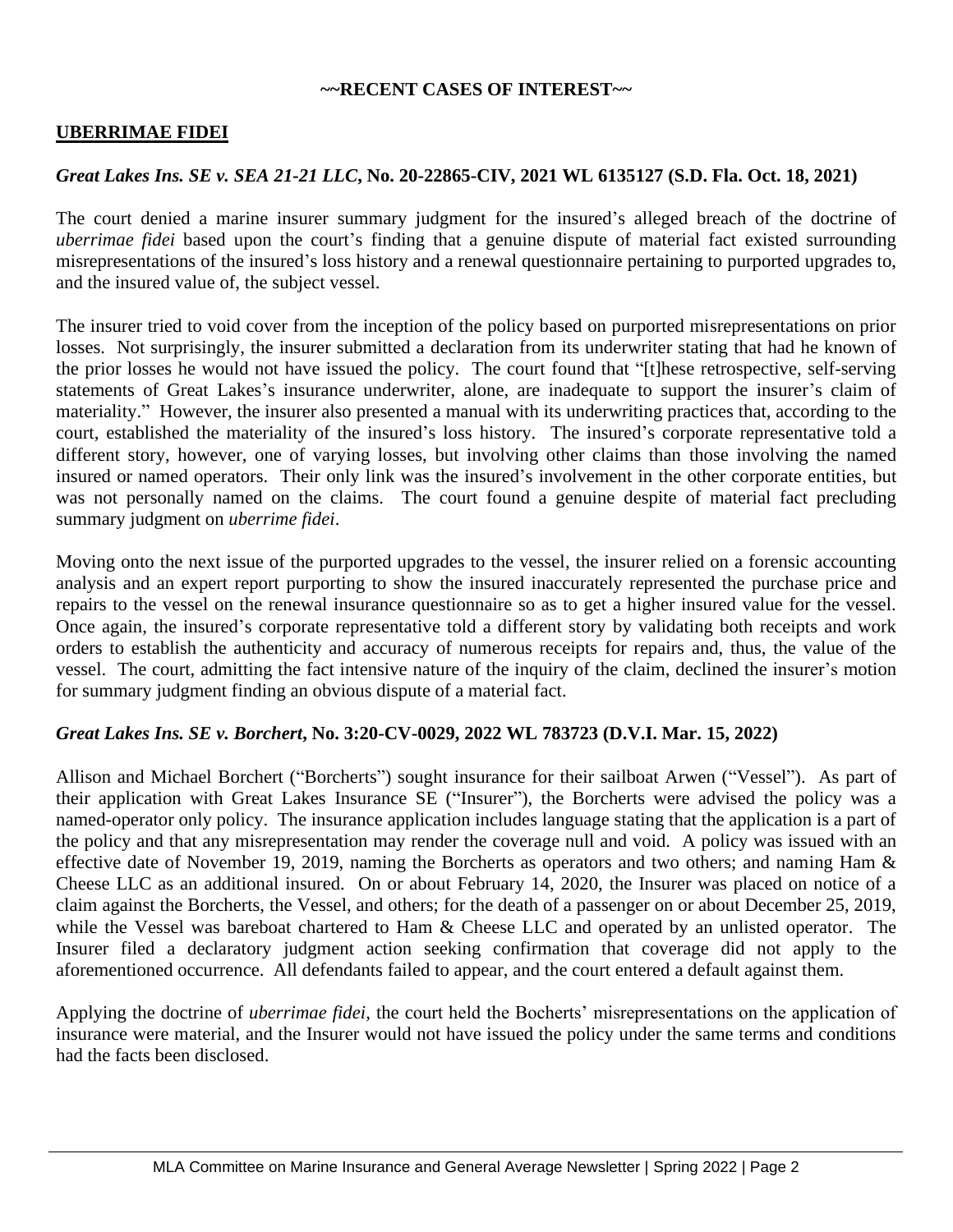#### *Great Lakes Ins. SE v. Sunset Watersports, Inc***., No. 20-CIV-61629-WPD, 2021 WL 5933708 (S.D. Fla. Nov. 8, 2021),** *appeal dismissed***, No. 21-14270-DD, 2022 WL 758020 (11th Cir. Feb. 17, 2022)**

*See*, *infra*, p.12 for case summary.

## **INSURANCE CONTRACT CONSTRUCTION**

• **Undefined policy exclusion for "theft" required some degree of criminal intent, but not that of common law larceny; therefore, whether joyrider's use of vessel was "theft" would be resolved by trial**

#### *Aspen Am. Ins. Co. v. Tasal, LLC***, 553 F. Supp. 3d 1127 (M.D. Fla. 2021)**

The court denied the dueling motions for summary judgment by the insured-owner of a vessel and insurer over the application of a theft exclusion in a yacht policy. The policy generally covered physical damage to the vessel while operated by the named operator. However, as stated in the policy, there was "[n]o coverage . . . when the insured vessel(s) is/are being operated by anyone other than those listed as operators." 553 F. Supp. 3d at 1129 n.1. An exception to the exclusion applied in the event of "theft." The loss giving rise to the dispute occurred when a non-listed operator took the boat for a "joyride" and "shipwrecked" the boat. The term "theft" was not defined in the policy and the "one dispositive fact question" was whether the joyrider had stolen the vessel such that the "theft" exception to the non-listed operator exclusion applied.

The insurer argued that the insured must establish the criminal intent element of common law larceny of the joyrider to obtain coverage. The court rejected the insurer's argument because it found that the insurer failed to define "theft" and, therefore, the court construed the term in favor of the insured. However, the court also rejected the insured's argument that New York law (which applied to the policy in the absence of established maritime law) did not require any criminal intent to establish a covered loss by theft. The court held that whether a "theft" had occurred presented a question of fact that would have to be resolved at trial.

## • **Removal of "As Owner of" Clause in P&I Policy expanded cover**

## *Badeaux v. Eymard Bros. Towing Co.***, No. CV 19-13427, 2021 WL 4949059 (E.D. La. Oct. 25, 2021)**

Plaintiff captain ("Plaintiff") brought an action against a vessel owner ("Eymard Brothers"), spar barge owner ("ARTCO"), and the spar barge's parent company ("ADM"). ADM and ARTCO tendered their defense and indemnity to Eymard Brothers under time charter agreement, but Eymard Brothers' insurer ("Stratford") denied cover. Stratford claimed: (a) ARTCO was not an additional assured under the protection and indemnity policy and (b) the loss was not a vessel-related liability.

Plaintiff, the Master of the M/V Pearl C. Eymard ("Vessel"), slipped and fell when stepping from an adjacent spar barge (owned by ARTCO) onto his vessel. He did not recall whether his foot ever touched the vessel. ARTCO time-chartered the Vessel to move ARTCO barges around ADM's grain elevators on the Mississippi River. A provision in charter required Eymard Brothers to procure and maintain protection and indemnity ("P&I") insurance on the Vessel. Further, ADM required any policy have the "As Owner Clause" removed from the policy to include cover for ARTCO as a charterer as well as any affiliated or related companies. Eymard Brothers procured the cover from Stratford adhering to the requirements of the charter. Stratford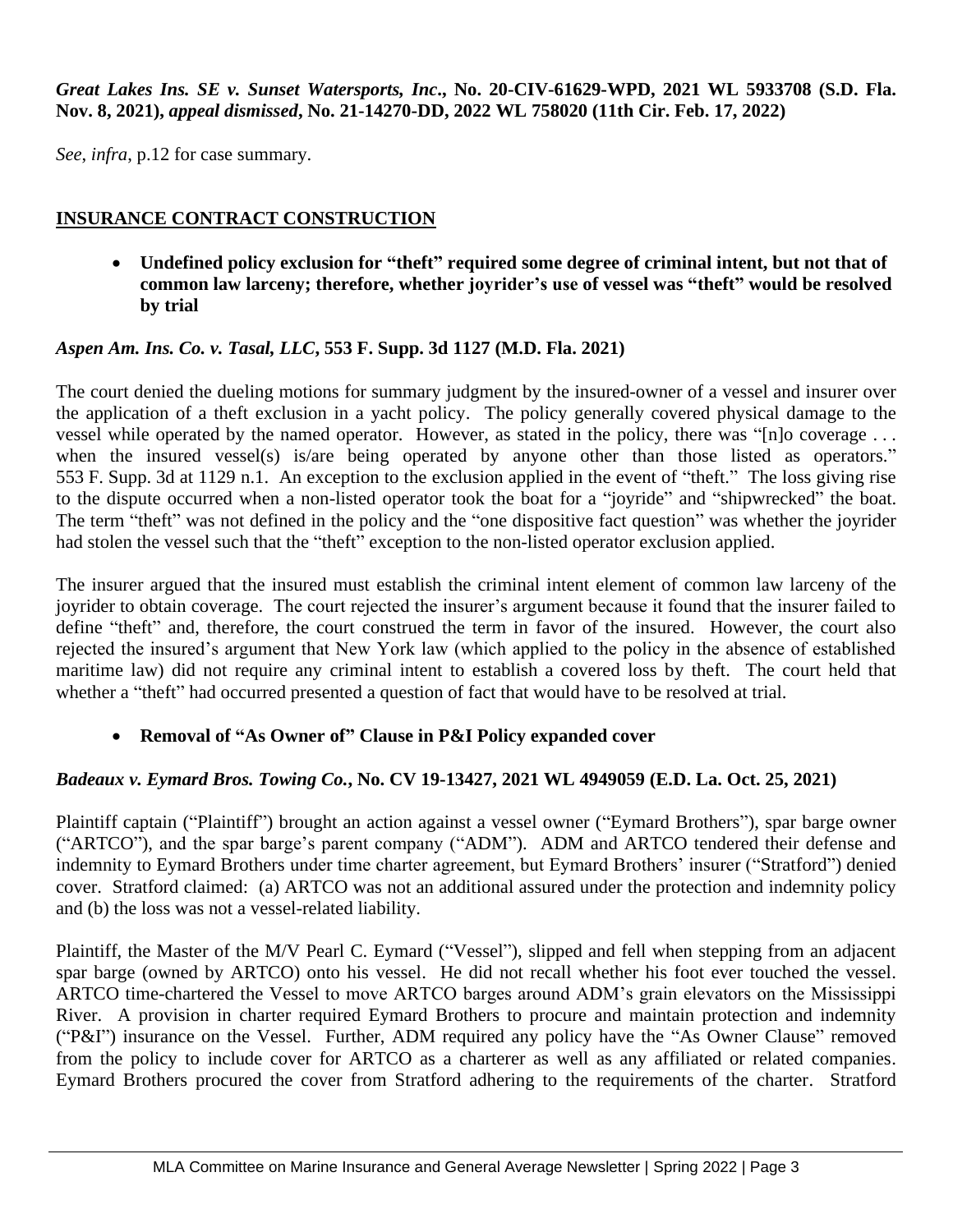declined cover for ADM and ARTCO, causing both to file a third-party declaratory action seeking cover. Both parties moved for summary judgment.

The court's threshold matter was a choice of law inquiry as the policy contained a New York choice of law provision. Through the analysis, the court declined to follow the choice of law clause due to a complete lack of contact with the parties involved. The court concluded Louisiana law applied because both the vessel was domiciled in Louisiana and the loss took place in Louisiana waters. Louisiana law governed the court's interpretation of the policy.

Contract analysis under Louisiana law requires the fact finder to determine the common intent of the parties, giving credence to the term's generally accepted meaning. If policy wording is clear and unambiguously evidences the parties' intent, the contract must be enforced as written. If there are ambiguities, it must be resolved by construing the policy as a whole to have the meaning that best conforms to the contract's subject matter. If, after applying these rules of interpretation, the ambiguity remains then the provisions are construed in favor of the insured (assuming there is an insurance contract).

The court quickly concluded both ADM and ARTCO qualified as additional insureds under the policy. The time charter agreement required Eymard Brothers to name ADM as an additional insured. The policy included affiliated entity language, granting those entities additional insured status as well. Since ARTCO was a wholly owned subsidiary of ADM, they too qualified as an additional insured. The court found Stratford's arguments unpersuasive. Mainly Stratford contended ATRCO was not an additional insured because they were not actually engaged or involved in the operations at the time of the loss. Focusing on the contract as a whole, the court found Stratford's argument unavailing. Cover is available for insureds whether directly or indirectly with operations at the time of the loss. Eymard Brothers moved ATRCO owned barges around the grain elevators, ATRCO was certainly either directly or indirectly involved in operations at the time of loss.

Stratford's removal of their "as owner of" clause in their policy, without any limiting language, effectively expanded cover under the P&I policy. These policies generally cover liabilities for an insured *as owners of a vessel* named in the policy. The Fifth Circuit requires some causal operational relation between the vessel and loss. However, removal of the "as owner of" clause from the policy expands cover under the policy as courts no longer apply the causal operational relation test. For example, a P&I policy provided cover for plaintiff's injury regardless of whether the liability incurred as a vessel owner or a platform operator. If the policy contained the "as owner" clause, cover would not exist in the latter. Here, neither party disputed the deletion, nor did Stratford include qualifying language to limit the effect of the deletion. Due to the deletion, the court concluded the Stratford policy provided cover for both ADM's and ARTCO's vessel-related liabilities.

The final issue for the court was whether the loss was sufficiently vessel related. The one constraint on cover for both ADM and ARTCO under the Stratford policy is the loss must be "in respect of the vessel." What made this tricky was Plaintiff did not recall if his foot ever touched the vessel. The court found no applicable case law interpreting the policy term, so it turned to state law. Looking at the dictionary definition and Louisiana case law, the term "in respect of" receives an expansive interpretation. Some going as far to define it as "being related to or associated with, but not the primary purpose of" the particular matter. The court determined no causal connection was required but ambiguity remained on the scope of cover and the proximity of the loss to the vessel. Faced with the ambiguity, the court construed the condition against Stratford finding cover for both additional insureds under the P&I policy for vessel related liabilities.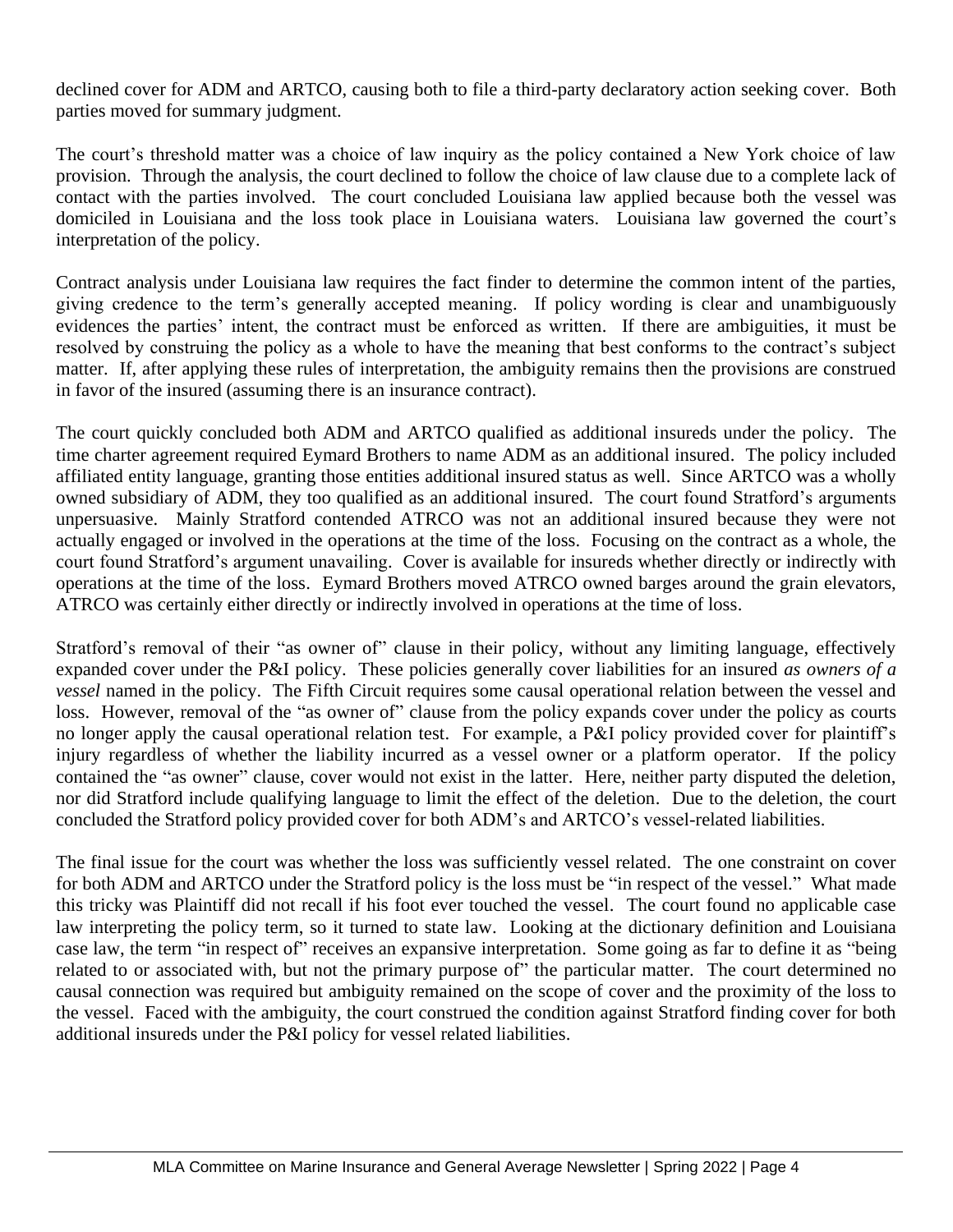#### • **Owner's use of vessel as primary residence voids coverage**

#### *Progressive Garden State Ins. Co. v. Metius***, No. CV 18-2893, 2022 WL 214546 (D.N.J. Jan. 25, 2022)**

The District of New Jersey upheld an insurer's denial for third party liability coverage after finding that a pleasure craft was an insured's "primary residence," and not merely used for "pleasure use exclusively."

In this case, the defendant Erwin Metius purchased a 1988 Marine Trader motor yacht in August 2017 and obtained a personal watercraft policy from Progressive Insurance for same. That policy provided \$300,000 in liability coverage. On his electronic application for insurance, Metius indicated that the vessel was for "pleasure use exclusively," despite having the option to select "primary residence" from a drop down menu. The policy that was issued contained an exclusion for "damage arising out of an accident while using a watercraft as a primary or permanent residence." A standard Fraud or Misrepresentation provision was also included the policy, which voided coverage *ab initio* for any misrepresentation of material facts or circumstances made by the insured. However, despite maintaining a lake house, Metius spent most of his time living aboard the vessel as it was an easier commute to work and nearby friends and family.

In December 2017, Metius caused an onboard electrical fire when he reversed his AC unit to operate as a heat source. The fire spread and burned a nearby boat down to its waterline. The marina dock was also damaged and an oil spill gave rise to a pollution claim. Metius was subsequently sued by the owner of the nearby boat and the marina. Metius sought defense and indemnity under his Progressive policy, but coverage was denied under the "primary residence" exclusion and fraud/misrepresentation clause.

Progressive initiated a declaratory judgment action in New Jersey federal court, wherein the court granted summary judgment in the insurer's favor. Despite that the phrase "primary residence" was not defined in the watercraft policy, the court determined that the term was not ambiguous. Applying a totality of the circumstances test, the court held that Metius was using the vessel as his "primary residence" because he "mostly stayed on the vessel" and "it is where the insured mainly physically resides." Indeed, Metius stated that he considered his lake house to be more of a weekend, "second" home, and was basically "homeless" as a result of the vessel fire. The court also found that Metius misrepresented the use of his vessel on his insurance policy, thereby voiding coverage *ab initio*. As a result, Progressive had no duty to defend or indemnify Metius for the third party liability claims.

#### • **Cooperation clause: insured's breach precluded cover for loss of hire due to engine failure**

#### *U.S. Fire Ins. Co. v. Icicle Seafoods, Inc.***, No: C20-00401-RSM, 2021 WL 5415306 (W.D. Wash. Nov. 19, 2021)**

Icicle Seafoods ("Icicle") pursued a loss of hire claim resulting from engine damage on or about December 2016 on the R.M. Thorstenson ("Vessel") from its insurers. Insurers adjusted the claim for approximately \$970,000. Icicle demanded approximately \$4 million based on its calculation. From 2018 until 2020 Icicle and its Insurers attempted to settle the loss of hire claim. Insurers filed a declaratory judgment action on March 13, 2020, seeking a declaration of Icicle's actual value of the loss of hire claim. Icicle counterclaimed in June 2020 with a number of state law causes of action. Ultimately, Icicle filed a motion for summary judgment seeking confirmation, in relevant part: (1) that Washington law applied to the dispute; (2) Icicle was entitled to a jury trial; and (3) the interpretation of the policy language.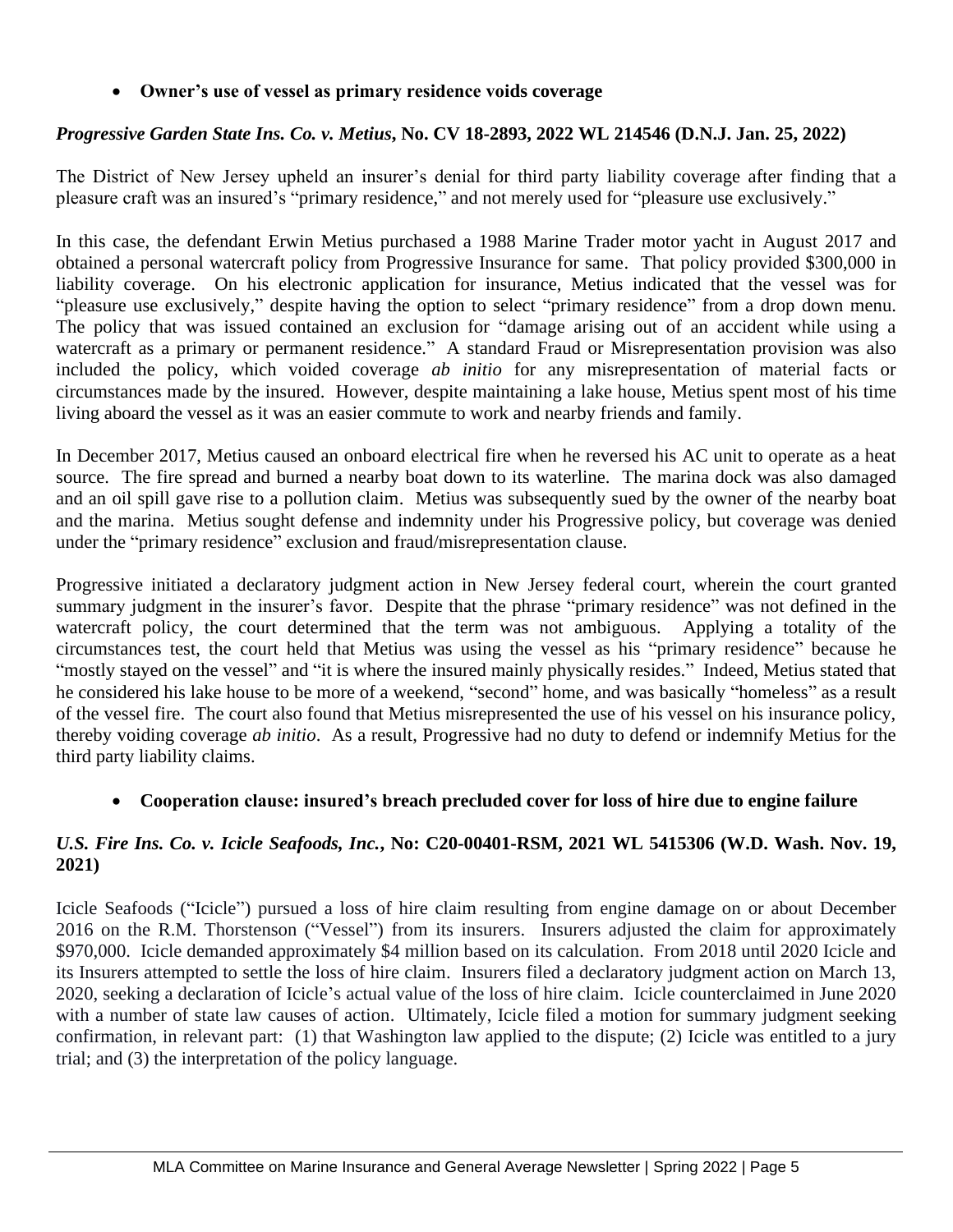The court concluded state law applied because there was no Federal statute or judicially created rule governing the interpretation of the policy's loss of hire provisions. Next, the court concluded jurisdiction falls within 28 U.S.C. § 1333 because no independent jurisdictional basis exists for counterclaims arising from the marine insurance policy subject to Insurers' initial complaint. Despite state law applying to the insurance policy interpretation, the court struck Icicle's demand for a jury trial.

Lastly, the court relying on state law, held Icicle did not comply with its duty to materially cooperate with its Insurers in investigating the claim. The court dismissed Icicle's arguments that Insurers' ability to adjust the claim was ultimately unaffected by its acts or omissions, concluding that state law treats extensive delays in or refusal to provide material documentation as potentially causing actual prejudice to insurers. Lastly, the court noted that an insured's failure to substantially comply with the insurer's investigations discharged an insurer's obligations under an insurance policy in Washington. Therefore, Icicle's failure to cooperate with its Insurers rendered its state law claims not actionable as a matter of law.

#### • **Additional insured added to primary and excess bumbershoot liability policies based on underlying contractual obligation to procure comprehensive general liability insurance**

## *O'Brien's Response Mgmt., L.L.C. v. BP Expl. & Prod., Inc.***, 24 F.4th 422 (5th Cir. 2022)**

A dispute arose as to the party responsible for paying personal injury claims brought by employees of two contractors that BP Exploration & Production Inc. *et al.* ("BP") hired in connection with the Deepwater Horizon offshore explosion. Thousands of the contractors' employees filed personal injury lawsuits against BP, which were consolidated with the multidistrict litigation. BP settled a subset of the contractors' employees' claims, but many "Back-End Litigation Option" claims (the so called "BELO" claims) were subsequently brought against BP. BP sought indemnification from the contractors and their insurers for the BELO claims, as well as for suits by any employees that had opted out of the earlier settlement.

Although the case addresses multiple contractual issues, for present purposes we note that BP argued that it was an additional insured to one of the contractor's (O'Brien's Response Management, LLC) primary and excess bumbershoot liability policies, which provided marine umbrella insurance of \$10 million and \$90 million, respectively. The insurer argued that BP was an additional insured under its policies only to the extent the contractor was "obligated by virtue of a written contract or agreement to provide insurance as is afforded by [the insurer's] policy." The written contract between the contractor and BP obligated the contractor to add BP as an additional insured to "comprehensive general liability insurance," which was to be "endorsed to cover marine operations." According to the insurer, the contractor had satisfied its obligation to procure "comprehensive general liability insurance" by obtaining a marine general liability policy and a contractor's operations and professional services environmental insurance policy from different underwriters. According to the insurer, the contractor was not obligated to procure primary and excess bumbershoot liability policies and, therefore, BP was not an additional insured under the primary and excess bumbershoot liability policies. The insurer distinguished its bumbershoot policies from the CGL coverage referenced in BP's contract with the contractor and the CGL-type coverage afforded by the marine general liability policy and the contractor's operations and professional services environmental insurance policy.

The court rejected the insurer's argument and held that BP was an additional insured. The court reasoned that the primary and excess bumbershoot policies were excess to, and followed the form of, the underlying marine general liability policy. The differences between CGL and bumbershoot policies "writ large" were unpersuasive in the particular context of the case. The overlap of coverage between the marine general liability policy and the primary and excess bumbershoot policies, together with the direct reference to the marine general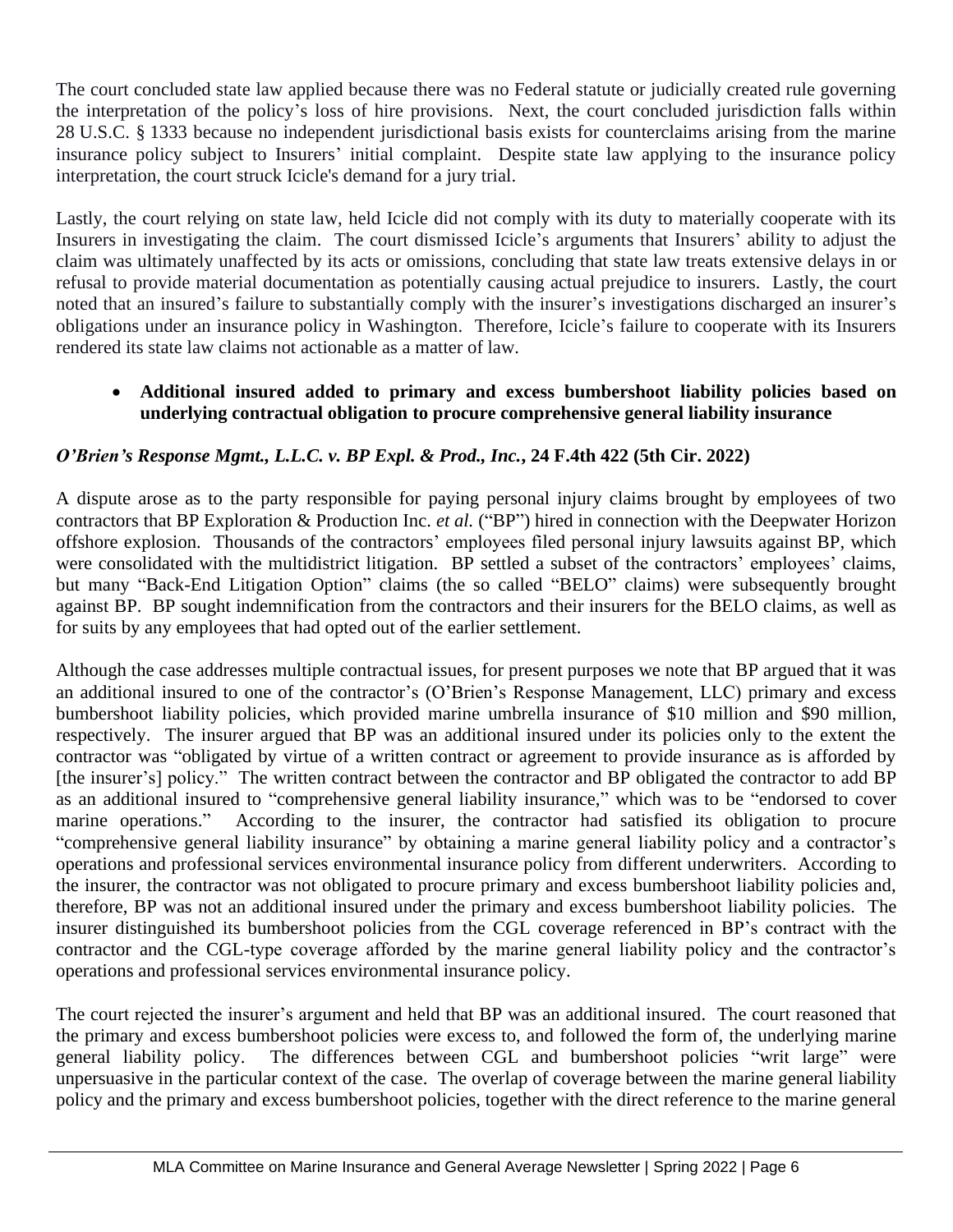liability policy in the bumbershoot policies "refute[d] any meaningful distinction" in this case. "The bumbershoot policies provide CGL-type coverage, so they are best understood as CGL policies under the BP-O'Brien's Contract, and BP is an additional assured." 24 F.4th at 429-30.

The court also rejected BP's argument that it was entitled to the full coverage limit of \$100 million under the primary and excess bumbershoot policies. Rather, the court relied upon its prior holding in *Ironshore Specialty Insurance Co. v. Aspen Underwriting, Ltd.*, 788 F.3d 456, 461-63(5th Cir. 2015), and held that BP was covered as an additional assured "only to the minimum obliged by the parties' contract and not the maximum obtained by the named insured." 24 F.4th at 431. The fact the BP contract required the contractor to procure coverage with "minimum limits" of \$2 million still acted as a limit on the insurance the contractor was obligated to procure. Therefore, the court held that the "BP-O'Brien's Contract, read in full, adopts the \$2 million minimum CGL coverage as the maximum required to be furnished by each party for the benefit of the other and that [the insurer's] bumbershoot policies incorporated the limit of the contractual obligation." 24 F.4th at 433.

## **PRACTICE AND PROCEDURE**

• **No jury trial in admiralty coverage action under Rule 9(h)**

## *Great Lakes Ins., S.E. v. Gray Grp. Invs., LLC***, No. CV 20-2795, 2021 WL 5907710 (E.D. La. Dec. 14, 2021)**

The Eastern District of Louisiana reiterated a longstanding rule in this case: there is no right to a jury trial when a case is designated under admiralty jurisdiction.

The 66-foot yacht HELLO DOLLY VI was moored in Pensacola, Florida when a Category 2 hurricane struck the Gulf coast. The yacht was severely damaged from the storm and sunk at its mooring. The insured yacht owner filed a claim for the total loss of the vessel. The insurer denied coverage for an alleged breach of certain warranties contained in the policy, and the insurance carrier brought a declaratory judgment action in Louisiana federal court, invoking admiralty jurisdiction. The insured answered and filed its own counter-claims, alleging violation of Louisiana state insurance laws. In its responsive pleading, the insured asserted diversity as a separate basis of jurisdiction and demanded a jury trial.

The insurer moved to strike the insured's jury demand, arguing that there is no right to a jury trial under admiralty law. The federal court granted the insurer's motion, holding that the insured is not entitled to a jury trial because the case was initially designated in admiralty and no separate basis of jurisdiction was stated in the complaint. The federal court explained that "the facts which established admiralty jurisdiction for the plaintiff's original claim also form the basis for the . . . counter-claim." Citing to Eastern District of Louisiana precedent, the federal court noted "a defendant may not emasculate the election given to the plaintiff by Rule 9(h) simply by bringing counter-claims or third party actions." Thus, the insured was denied a trial by jury on all claims and the action was ordered to proceed to a bench trial.

## *Great Lakes Ins. SE v. Crabtree***, No. 20-81544-CIV, 2022 WL 110686 (S.D. Fla. Jan. 12, 2022)**

Great Lakes Insurance SE ("Insurer") issued a hull policy on the S/V Brandison ("Vessel") for \$250,000.00. The Insureds ("Crabtrees") filed a claim for a total loss to the Vessel due to fire damage while laid up at a boatyard in Riviera Beach, Florida. The Insurer denied coverage and filed suit against the Crabtrees in Montana federal court under 28 U.S.C. § 1333 seeking declaratory relief for failure to satisfy insurance requirements and material misrepresentations on their insurance application. In turn, the Crabtrees filed suit in the Florida State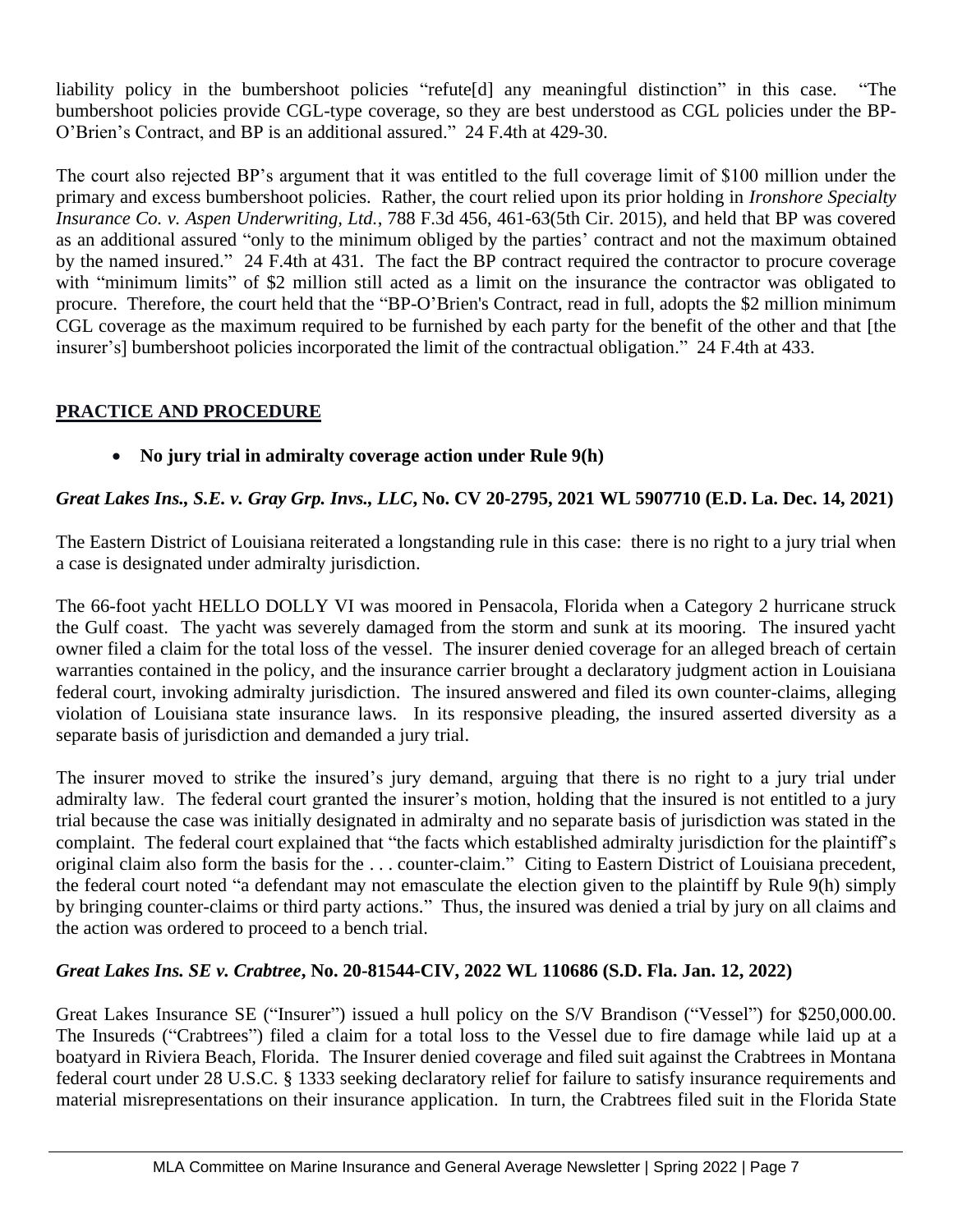Circuit Court in Miami-Dade County and demanded a jury trial. The Montana action was transferred to the Southern District of Florida, where the court asked the parties to address whether the Crabtrees were entitled to a jury trial for their counterclaims.

The Crabtrees advanced six arguments to overturn the settled Eleventh Circuit precedent that "in admiralty cases there is no right to a jury trial." Unmoved by the Crabtrees' arguments to the contrary, the court granted the Insurer's motion for a bench trial because all claims arose from the insuring agreement, which was undisputedly a maritime contract.

## • **Insurer has burden of proving coverage exclusion**

#### *Clear Spring Prop. & Cas. Co. v. WLT LLC***, No. 3:21-CV-527 GCM, 2022 WL 323996 (W.D.N.C. Feb. 1. 2022)**

An insurer issued a policy to WLT for the vessel "EL JEFE" with a Hull and Machinery Limit of \$925,000.00. The policy included a choice of law clause calling for the application of New York law when entrenched Federal admiralty law and practice do not exist. WLT filed a claim during the policy term. After an investigation, the insurer declined coverage based on (1) wear and tear, (2) manufacturing defects, and (3) lack of evidence showing an accidental external event caused the loss. The insurer filed a declaratory judgment action seeking confirmation of their declination. WLT declined to answer the suit, and the court entered a default against it.

Upon the insurer's motion for default against its insured, and applying federal law and noting New York law concurs, the court held the insurer bears the burden of proving the facts that trigger an exclusion to coverage.

## • **Statutory time bar applies superseding shorter policy contract time bar**

## *Bar Harbor Bank & Tr. v. Hanover Ins. Grp., Inc.***, No. 1:21-CV-00201-LEW, 2021 WL 5237229 (D. Me. Nov. 10, 2021)**

The case involves an insured vessel that caught fire and was a constructive total loss. The defendant-insurer declined to cover the loss of the vessel as a result of its investigation, which determined the owner had caused the fire in order to collect on the insurance policy (albeit, which the owner disputed). The mortgagee of the vessel, who claimed the right to the insurance proceeds as a loss payee under the policy because the owner had ceased mortgage payments, sued the defendant-insurer. The mortgagee argued that nothing in the policy prevented a loss payee from recovering for losses intentionally caused by the insured. The defendant-insurer moved to dismiss the suit as untimely under the terms and conditions of the policy.

The laws of Maine, where the loss took place, prohibit insurers from issuing policies that provide less than two years to commence a suit to recover under the policy. The mortgagee relied upon the Maine Insurance Code (Me. Rev. Stat. Ann. tit. 24-A, § 3002 (2022)), which requires provisions in fire policies to provide a minimum of two years to bring suits on claims. The policy at issue in this case, however, was not a standard fire policy. The policy covered a myriad of losses, including fire, making it a marine insurance policy, not a fire policy. However, the court noted that the Maine Insurance Code also recognizes "combination" policies, "which insure against fire while also providing 'substantial coverage against other perils.'" The court held that such "combination" policies must also provide a minimum of two years to bring suits on claims.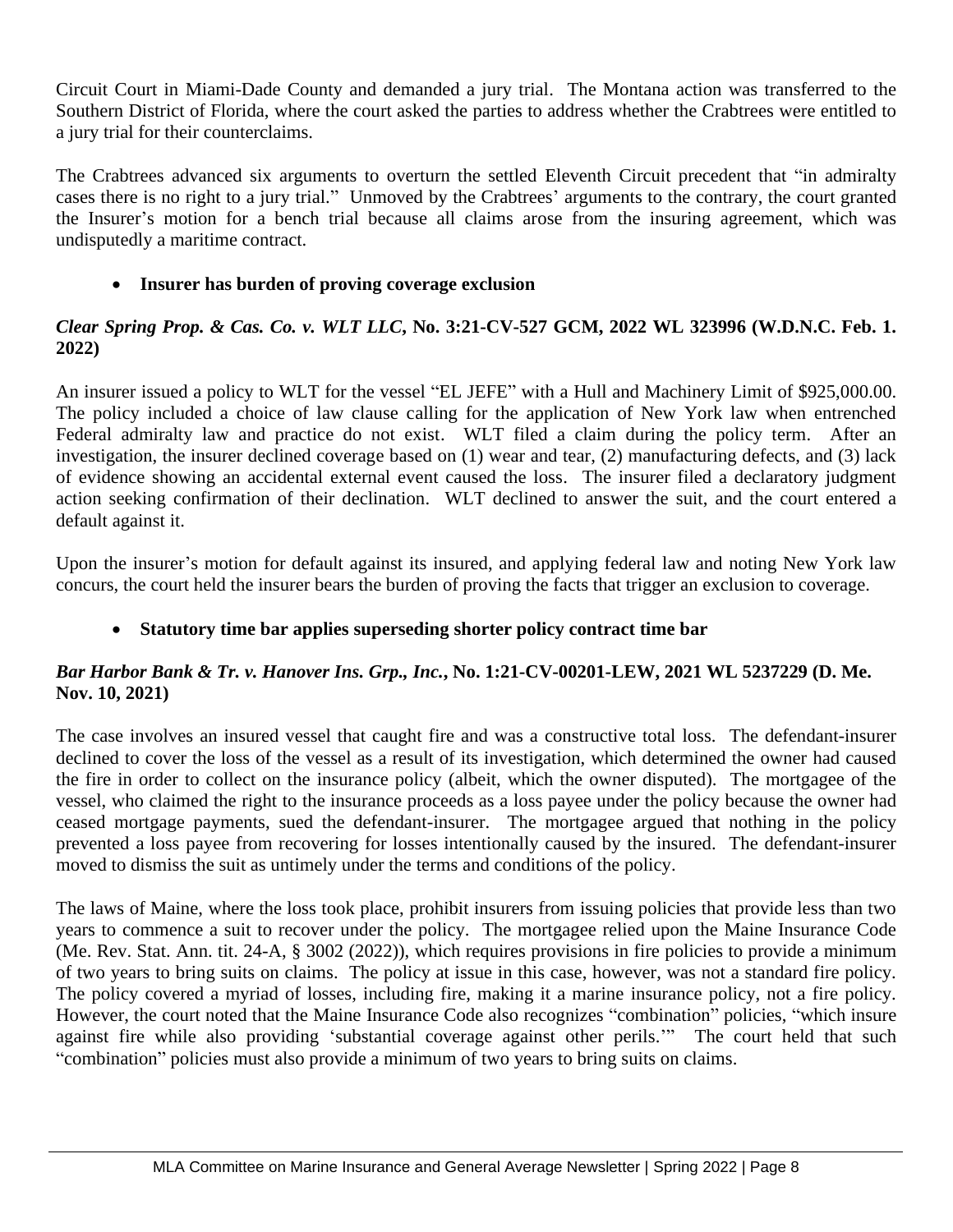The defendant-insurer contended the Maine Insurance Code removed "wet marine" insurance contracts from the otherwise obligatory two-year suit-time minimum. The court found the defendant-insurer's reading of the Maine Insurance Code unpersuasive, noting the Maine legislature intended the insurance provisions to apply broadly. The one-year limitation period in the policy was rendered inapplicable and the statutory two-year limitation period applied. The court denied the defendant-insurer's motion.

## • **Louisiana Direct Action Statute inapplicable, insurer granted summary judgment**

# *Marriner v. Talos Petroleum, LLC***, No. CV 20-615, 2021 WL 7081076 (E.D. La. Dec. 21, 2021)**

Plaintiff, a diver employed by Epic Diving & Marine Services, LLC ("Epic") sustained injury to his right hand when attempting to plug a well on the Outer Continental Shelf of the Gulf of Mexico. He filed suit against several companies, including Epic and Defendant Travelers Syndicate Management Ltd. ("Travelers"). Travelers issued from London a protection and indemnity policy to Epic in Texas. Plaintiff sued Travelers under the Louisiana Direct Action statute because, in part, Epic had filed for bankruptcy.

Travelers filed a dispositive motion arguing Plaintiff failed to state a claim because the policy and loss bore no connection with Louisiana, which was a requirement under the Direct Action statute. Plaintiff responded that admiralty law authorized the court to fashion a remedy for plaintiff because, without it, plaintiff's remedy was otherwise incomplete, inconvenient, or unavailable. Specifically, plaintiff pointed to Epic's bankruptcy petition, and argued the Traveler's policy may be the only source of financial compensation.

Federal admiralty law provides no general right to sue a tortfeasor's insurer directly. The Louisiana Direct Action Statute provides such a right for insurance policies that are: (a) issued in Louisiana; (b) delivered in Louisiana; or (c) that cover a loss that occurred in Louisiana. The court noted one case almost on point with Plaintiff, an offshore injury, with a policy written in London and delivered in Texas. That court, while noting a policy argument that an insurer with significant contacts with a state be able to evade the direct action statute, precluded recovery as the accident occurred offshore on the Outer Continental Shelf. In dicta, the court suggested such a policy argument should be directed to other political branches, not the courts. The Louisiana Direct Action Statute was inapplicable to Plaintiff's claim.

Plaintiff did not contest their lack of a procedural right to sue under the Direct Action Statute. Rather their argument was that such an action should be permitted under federal admiralty law when their remedy is incomplete, inconvenient or unavailable. Again, noting Epic's bankruptcy proceedings likely making the Traveler's policy the only source available to compensate Plaintiff for their loss. Under *Wilburn Boat,* there is a two-step process for deciding whether to apply federal or state law to a particular admiralty dispute. "The first step is to determine whether the dispute is governed by an established federal statutory or judicially created rule. If not established federal rule governs the dispute, the second step is to decide whether the court should fashion one." *Wilburn Boat v. Fireman's Fund Insurance Co.*, 348 U.S. 310, 75 S. Ct. 368, 99 L. Ed. 337 (1955).

As a first step in the analysis, the court noted federal courts are unanimous that no federal rule exists authorizing a third party's right to sue an insurance company. The next step under *Wilburn Boat* is whether the court should craft a new rule of admiralty law. Specifically, Plaintiff wanted the ability to sue insurers directly when the tortfeasor is insolvent so as to not leave seaman without a complete remedy. There is a circuit split on the issue. The Sixth Circuit allowed such an action for a class of seafarers in asbestos litigation since seaman are entitled to special treatment as wards of the admiralty court. Conversely, the Nineth and Eleventh Circuits declined to recognize such a rule for case specific facts and national interest in state insurance, respectively.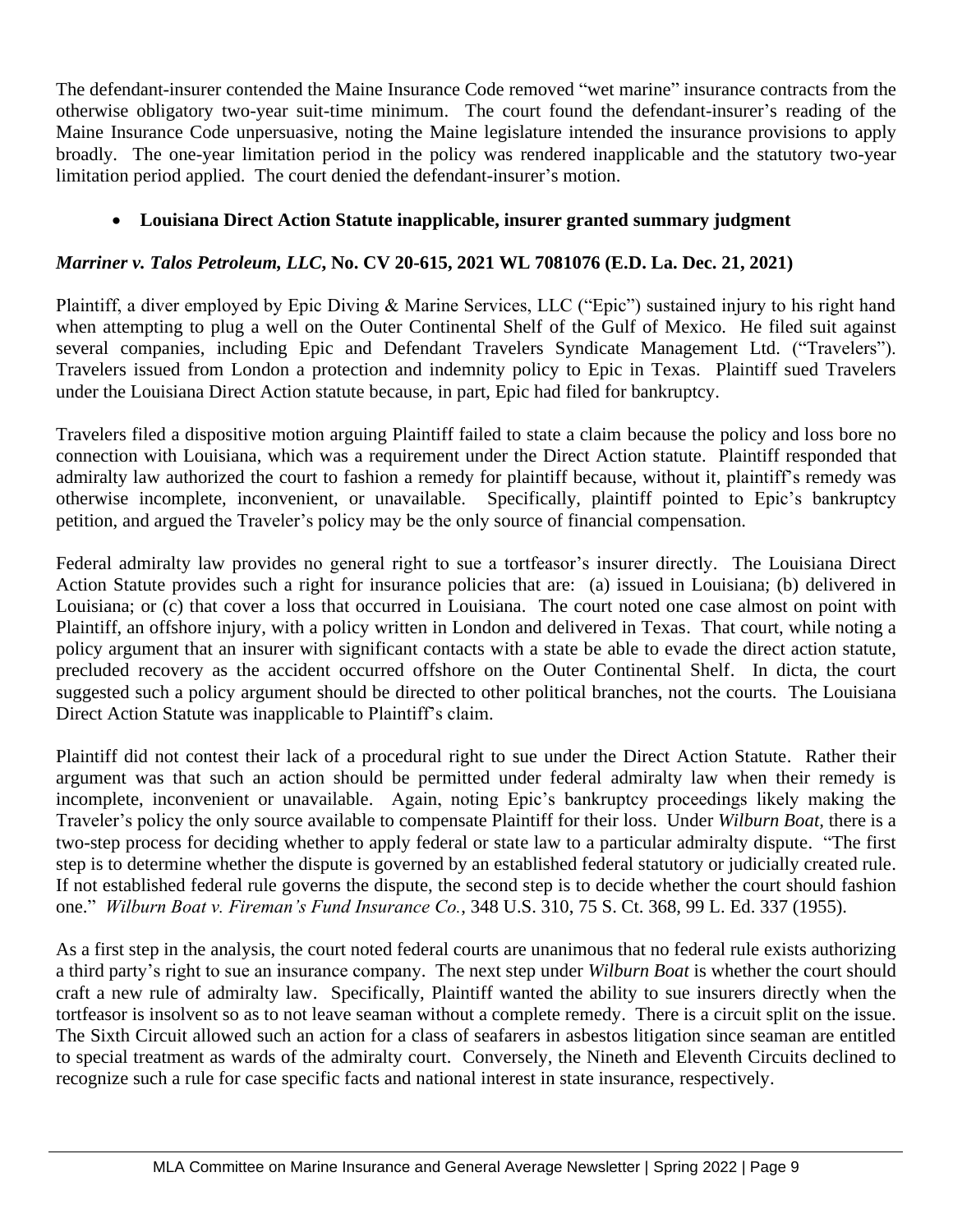The court sympathized with Plaintiff's predicament, but the Supreme Court in *Wilburn Boat* instructed regulation of marine insurance should be left to the states. Plaintiff did not demonstrate a compelling need boarder than the subject fact pattern to supplant the Louisiana state legislature on direct actions. The court declined to form a new rule of admiralty law that contravenes the state statute. The court granted Traveler's motion for summary judgment.

## • **Insurer good faith claims handling**

# *Cincinnati Ins. Co. v. Fish***, RDB-19-3355, 2022 WL 562644 (D.M.D. Feb. 24, 2022)**

Fish filed a claim with Cincinnati Insurance Co. ("Insurer") for damage to his yacht arising from a storm while docked at a marina in Kent Island, Maryland, on or about July 23, 2017. The Insurer declined to survey the vessel until after Fish presented his claim on October 18, 2018, for \$220,000.00.

After inspection of the vessel on November 1, 2018, the Insurer determined exterior damage was consistent with storm debris, and interior water and mold damage was consistent with lack of maintenance over time. Consequently, on November 17, 2018, the Insurer issued partial payment for damages attributable to the storm for \$18,625.00 and denied coverage for water and mold damage. The coverage part of the claim was submitted to appraisal resulting in an additional payment of \$24,652.00. During a joint survey after repairs commenced, Fish's surveyor pointed out that the water damage was attributable to a leaky wire chase from the bridge to the engine. As a result, the Insurer conducted an electrical inspection and reiterated its denial of coverage to Fish.

The Insurer filed a declaratory judgment action in federal court under 28 U.S.C. § 1333 to determine any remaining monetary liability to Fish. Ultimately, Fish filed an amended multicount counterclaim including a (1) declaratory action that the Insurer should pay policy limits or repair the yacht, (2) breach of contract, (3) first-party lack of good faith, and (counts 4, 5, 6, and 7) unfair claim settlement practices. Applying Maryland law, the court denied Fish's motion for summary judgment on counts 1 and 2, noting there is an issue of material fact as to the cause and origin of the interior water damage. Furthermore, the court granted the Insurer's motion on counts 3, 4, 5, 6, and 7, noting the Insurer complied with all statutory requirements of good faith and fair dealing, fair claims settlement practices, and covenant of good faith and fair dealing.

The case is ongoing as to the Insurer's declaratory judgment and the Fish's counter declaratory judgment claim and breach of contract claim.

# *Vollandt v. Axis Ins. Co.***, No. 4:19-cv-311-KPJ, 2022 WL 822020 (E.D. Tex. Mar. 17, 2022)**

Axis Insurance Company ("Insurer") offers policies for pleasure boats. To purchase insurance from Insurer, customers fill out an online application, and supporting documentation is not required. If the application is accepted, Insurer issues a quote. Insurer proceeds to issue a policy to their customer once the premium is paid. Ralf Vollandt ("Vollandt") purchased a pleasure boat ("Boat") in June 2016 at auction for \$7000. In March 2017, Vollandt submitted an online application with the Insurer and declared the Boat's value as \$36,500.00. Supporting documentation for the Boat's value was not provided during the application. Two weeks after the policy was issued, on March 25, 2017, Vollandt submitted a claim for water intrusion into the vessel due to collision/allision in Lake Lewisville, Texas.

The Insurer's appointed surveyor observed no evidence that the Boat was involved in a collision or allision. The only explanation for the Boat taking on water was a broken plastic elbow fitting in the deck drain system. Beginning on April 5, 2017, the Insurer sought supporting documentation from Vollandt regarding his insurable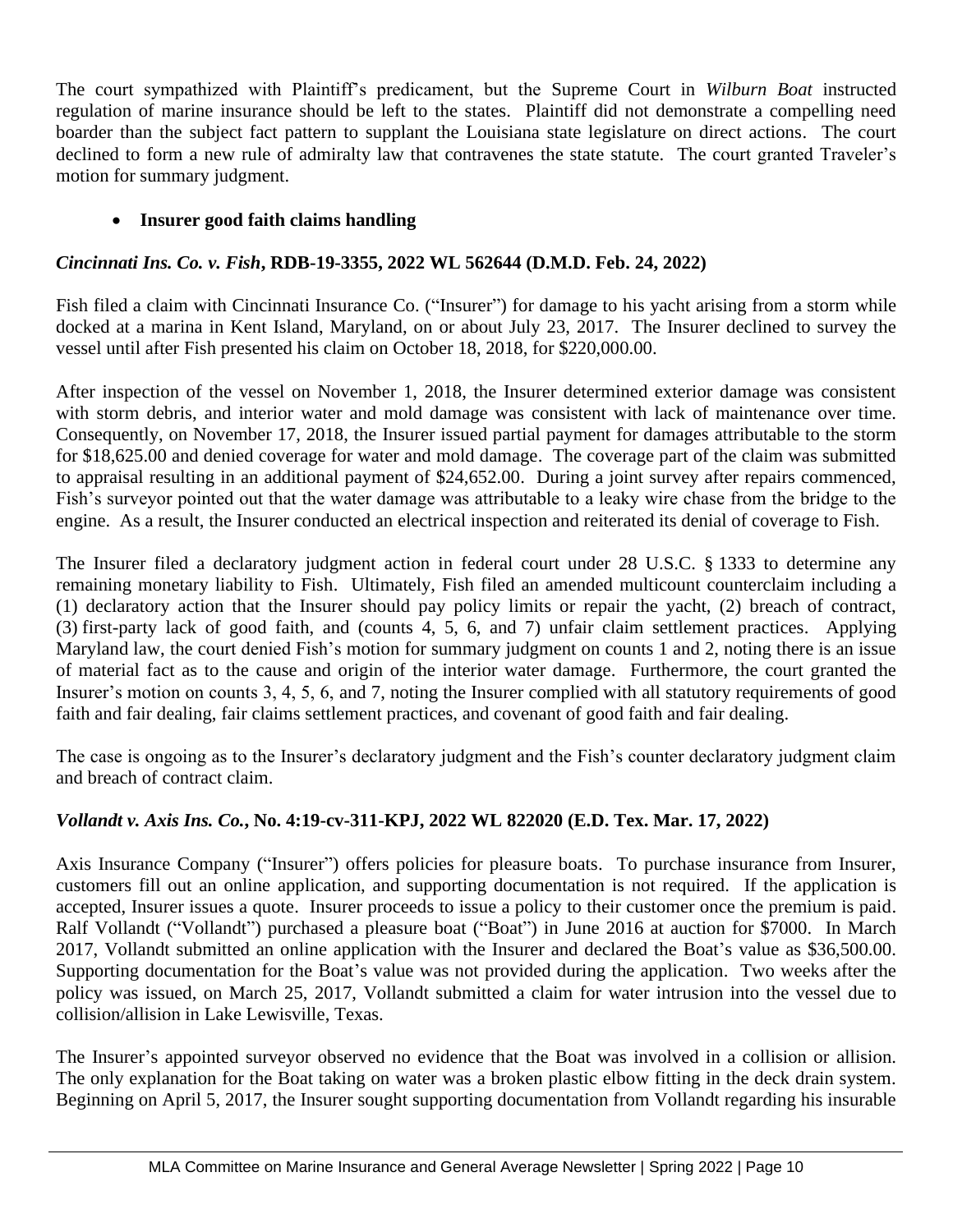interest in the vessel and its value. By May 2017, after receiving no response to queries, the Insurer appointed counsel to conduct an examination under oath ("EUO") of Vollandt. Vollandt appeared for the examination under oath on November 13, 2018. During his EUO, Vollandt provided documentation of his ownership and documentation of \$20,000.00 in cash payment on September 2, 2016, for a new engine. Furthermore, Vollandt stated he spent another \$9,000.00 in cash for other upgrades/repairs to the vessel for which he had no receipts. On March 21, 2019, Vollandt filed suit in state court against the Insurer alleging multiple state law claims: (1) breach of contract, (2) violations of Texas Insurance code, (3) breach of duty of good faith and fair dealing; and (4) breach of fiduciary duty. The Insurer removed to the U.S. District Court for the Eastern District of Texas subject to 28 U.S.C. § 1332. Insurer moved for summary judgment on multiple grounds.

Applying Texas law, the court declined summary judgment on counts one and five because the record was unclear as to whether (1) Vollandt's actions constituted a material break or prejudiced the Insurer as a matter of law, and (5) the Insurer complied with the statutory requirements of the duty of good faith and fair dealing. As to count one, the court relied on the adjuster's claim file notes that contradicted the claim Voldstadt's actions prejudiced the Insurer from conducting a claims investigation. Furthermore, the court noted the Insurer's motion requires assessing the probative value of the documentation and testimony provided by Vollandt, which is outside of the scope of an evaluation of a summary judgment. As to count five, the Court added that whether the delays in taking the EUO constitute bad faith also requires weighing evidence.

The court granted summary judgment on counts two, three, and four, concluding; (2) the insurance policy is a maritime insurance policy and therefore not subject to the Texas Insurance code prompt payment requirements, (3) no private cause of action exists under the Unfair Settlement Practices Act, and (4) a Texas insurer does not have a fiduciary duty to its policyholders.

## **SUBROGATION**

• **Pennsylvania Supreme Court recognizes "no-coverage exception" to general rule prohibiting an insurer from subrogating against its own insured for benefits paid under commercial hull policy**

## *Arlet v. Workers' Comp. Appeal Bd.***, 270 A.3d 434 (Pa. 2022)**

While in the course of his employment, the plaintiff, a land-based shipwright, slipped and fell on the icy sidewalk of the premises of his employer. The employer's insurer paid maintenance and cure to the plaintiff under a commercial hull policy issued to the plaintiff's employer. The plaintiff also sought workers' compensation benefits, which gave rise to multiple proceedings before lower tribunals. The "foundational determinations" from those lower tribunal proceedings included the finding that the plaintiff was not a seaman for purposes of the Jones Act and, therefore, not covered under his employer's commercial hull policy. *See* 270 A.3d at 439-40. Further, the plaintiff's exclusive remedy lay with the workers' compensation act. *See id.* The Pennsylvania Supreme Court did not revisit those findings on appeal. Rather, the court considered "the narrower issue" of the right of the commercial hull insurer to seek subrogation against the plaintiff's employer (i.e., the insured) for the benefits the insurer paid on a risk that the insurer did not cover.

The insurer's claim of subrogation against its own insured (the Plaintiff's employer) "implicate[d] the general equitable rule recognized by the Commonwealth Court that '[i]t is well settled that an insurer cannot subrogate against its own insured.'" 270 A.3d at 442. According to the court, the general rule served two purposes: "(1) it prevents the insurer from passing the loss back to its insured, an act that would avoid the coverage that the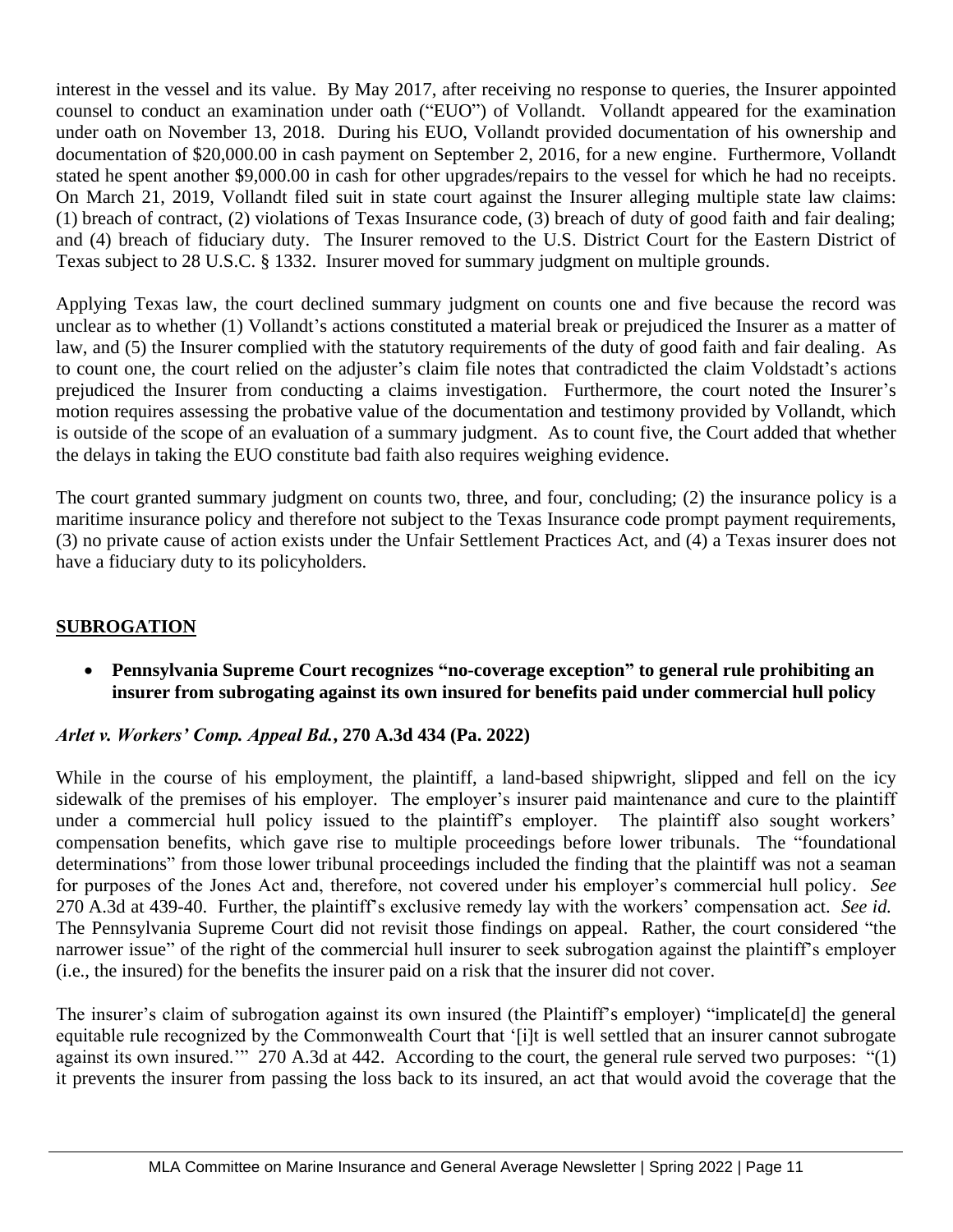insured had purchased; and (2) it guards against conflicts of interest that might affect the insurer's incentive to provide a vigorous defense for its insured." 270 A.3d at 443 (internal quotation marks omitted).

However, the Pennsylvania Supreme Court reasoned that neither purpose was furthered where the insurer's policy did not cover the loss for which the insurer paid out under the policy. Accordingly, the court adopted the "no-coverage exception" recognized in other jurisdictions, including California, Colorado, and New York. Thus, court held that the insurer could "seek[] subrogation against its insured for payment it made on a loss it did not cover." 270 A.3d at 444. The court further held that the fact "that Insurer voluntarily made timely payments under its policy pending a determination of whether [Plaintiff] was in fact covered under the policy does not alter the rationale of either the general rule or the no-coverage exception."

## **WARRANTY**

• **Status update on Captain/Crew Warranties in Eleventh Circuit**

#### *Travelers Prop. Cas. Co. of Am. v. Ocean Reef Charters, LLC***, No. 18-CIV-81270-RAR, 2021 WL 4989927 (S.D. Fla. Oct. 26, 2021)**

The case concerned whether the plaintiff-insurer was justified in denying the defendant-vessel owner's insurance claim under a \$2 million insurance policy covering defendant-vessel owner's yacht, which sank during Hurricane Irma without a captain or crew. During the initial proceedings, the district court found for the plaintiff-insurer interpreting caselaw as establishing a firm rule in the Eleventh Circuit that required strict compliance with captain/crew warranties. *See Travelers Prop. Cas. Co. of Am. v. Ocean Reef Charters, LLC*, 396 F. Supp. 3d 1170, 1176, (S.D. Fla. 2019). On appeal, however, the Eleventh Circuit reversed, holding that no such established maritime rule existed, and required the district court to apply Florida state law. *Travelers Prop. Cas. Co. of Am. v. Ocean Reef Charters LLC*, 996 F.3d 1161, 1162 (11th Cir. 2021).

On remand, the district court held that Florida law requires a causal connection to prove a breach of a warranty increased the hazard that caused the loss. The defendant-vessel owner, as the moving party for summary judgment, had to demonstrate the absence of a material fact. The defendant-vessel owner offered the opinion of its expert witness, who opined that storm preparations met the requisite standard of care and the absence of a captain/crew did not increase the risk to the vessel during the storm. In response, the plaintiff-insurer tried to offer expert opining to the contrary, but earlier in the litigation the court struck the plaintiff-insurer's expert rebuttal report for evidentiary reasons. Beyond expert testimony, the plaintiff-insurer submitted factual witness testimony, but none of the witnesses were licensed mariners or qualified to opine on the adequacy of the insured's preparations. Accordingly, the court found that the breach of the captain warranties did not have the requisite connection with the loss to preclude coverage under the policy and, therefore, the court entered summary judgment for the defendant-vessel owner. The plaintiff-insurer has appealed.

## • **Navigation Warranty: is a jetty "land"?**

## *Great Lakes Ins. SE v. Sunset Watersports, Inc***., No. 20-CIV-61629-WPD, 2021 WL 5933708 (S.D. Fla. Nov. 8, 2021),** *appeal dismissed***, No. 21-14270-DD, 2022 WL 758020 (11th Cir. Feb. 17, 2022)**

Plaintiff insurer, Great Lakes, filed a declaratory action asserting *uberrimae fidei* requesting the court void the policy from inception, or, in the alternative, preclude cover under the policy's exclusions. There are three losses. First, the Sunset Party Cat claim, where two individuals passed from injuries sustained while parasailing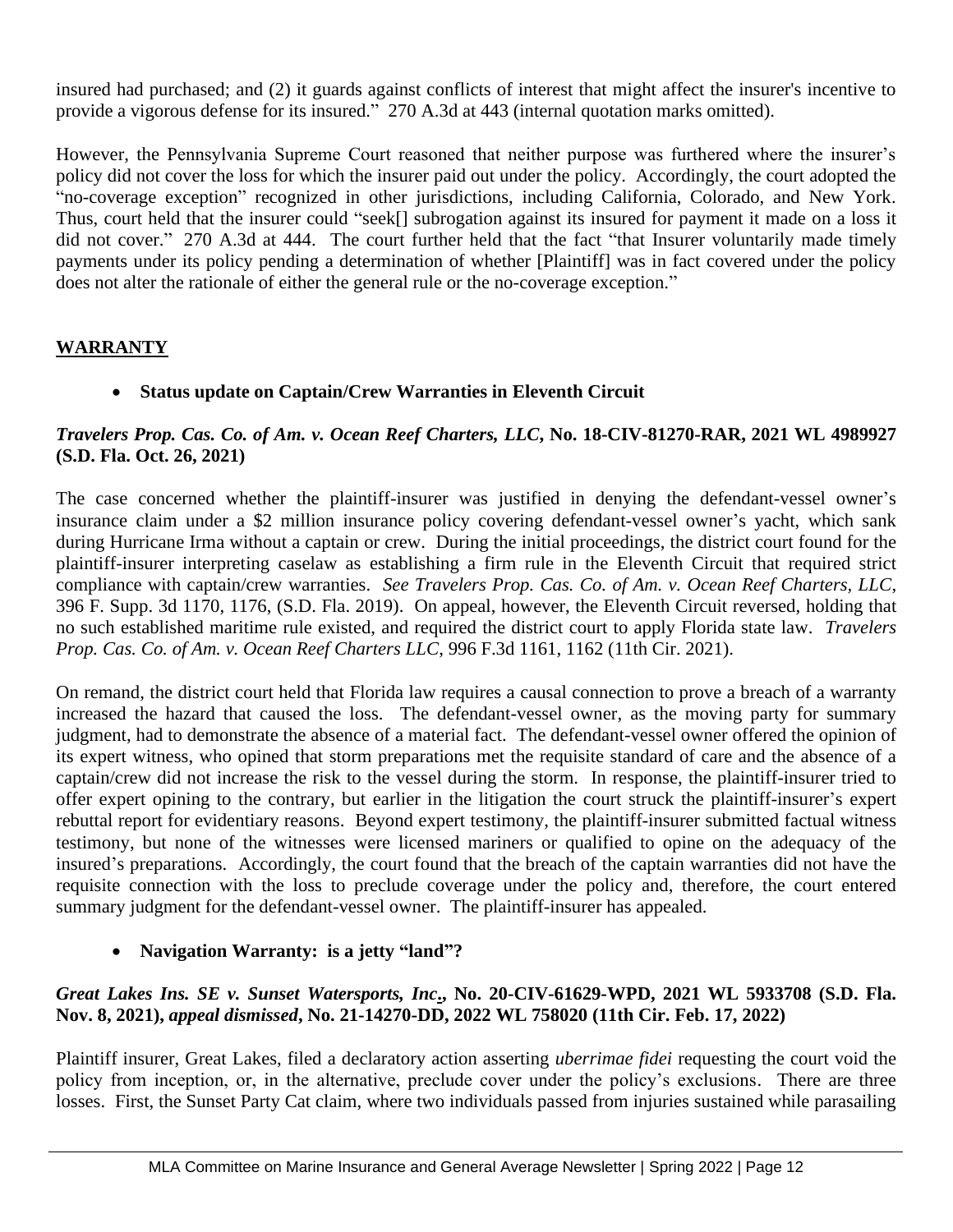when a cord snapped. Second, the Sunset Watersports claim, where a patron slipped and fell attempting to board the vessel. The third claim, the Parasail V claim, asserted physical and mental injuries from two patrons who witnessed the Sunset Party Cat claim. Prior to the claims, Defendant Sunset Watersports had one policy covering all vessels, but since split them out to individual policies.

The parties contested the applicability of *uberrimae fidei* to the policies. Defendants argued it did not apply due to the losses being more closely related to watersports tourism, noting the Eleventh Circuit has not applied the doctrine in the marine commercial liability context. In response, Great Lakes argue the doctrine applies since the cover is marine insurance generally, more specifically marine hull coverage. Plaintiff further argued the Eleventh Circuit did not explicitly preclude the doctrine's application in the protection and indemnity context. Noting other circuits extended the doctrine to pollution policies, the court held the doctrine applies with the subject policy being sufficiently marine in nature.

With the doctrine of *uberrimae fidei* applying, a classic battle of the experts ensued on whether misrepresentations on policy applications and renewal questionnaires rose to the level of material. Plaintiff argued nearly twenty losses over the past ten years were material to underwriting the risk. In support, Plaintiff's proffered underwriter testimony that had these losses been disclosed, Plaintiff would not have accepted the risk. The court considered whether an underwriter's testimony is sufficient to prove materiality and found that it may in some circumstances. In response, Defendants offered their expert opining that a reasonable insurer would only look at a five-year loss history as compared to the ten-year that Plaintiff considered. Further, the incidents Plaintiff referred to involved entities or operators that were not insured by Great Lakes. Noting while the frequency and severity of the losses could be material, the court found reasonable minds could differ holding a dispute of a material fact existed. The court moved onto whether Great Lake's policy precluded cover based on the exclusions in the policy.

(i) Sunset Party Cat Claim — Use of Vessel

Plaintiff contended their policy excluded cover for the Sunset Party Cat claim because the loss allegedly did not relate to the "ownership or operation" of a scheduled vessel, or, in the alternative, excluded under a navigational warranty. Plaintiff boarded the "M/V Party Cat" to transit out to the parasailing area. Once on location, they transferred to the "M/V Parasail V" to parasail when a cord snapped while they were in the air. Both individuals parasailing at the time eventually passed from the injuries sustained from hitting the water from such a height.

Plaintiff contended its policy did not cover the claim because the injuries were not a result of the ownership or operation of a scheduled vessel. The "Party Cat" was a scheduled vessel but the Parasail V was not. Plaintiff urged the court to employ a New York (controlling law under the policy) based test for whether a sufficient nexus exists between an automobile and an injury. It is a three-factor test: (1) the accident must have risen out of the inherent nature of the automobile; (2) the accident must have arisen within the natural territorial limits of an automobile, and the actual use, loading or unloading, must not have been terminated; and (3) the automobile must not merely contribute to cause the condition which produces the injury, but must, itself produce the injury. *U.S. Oil Ref. & Mtg. Corp. v. Aetna Cas. & Sur. Co.*, 181 A.D.2d 768, 581 N.Y.S.2d 822, 823-24 (N.Y. App. Div. 1992). So, the vessel itself need not be the proximate cause of the loss, but negligence in use of the vessel must be shown, which must be *a* cause of the injury. Conversely, Defendants contended no court applied this test in the maritime context. However, the court found the caselaw cited by Defendants unpersuasive.

Applying the New York test to the Sunset Party Claim, the injuries sustained by the claimant in that action did not meet any of the prongs. Indeed, the claimant in the Sunset Party Cat claim did not allege the Party Cat was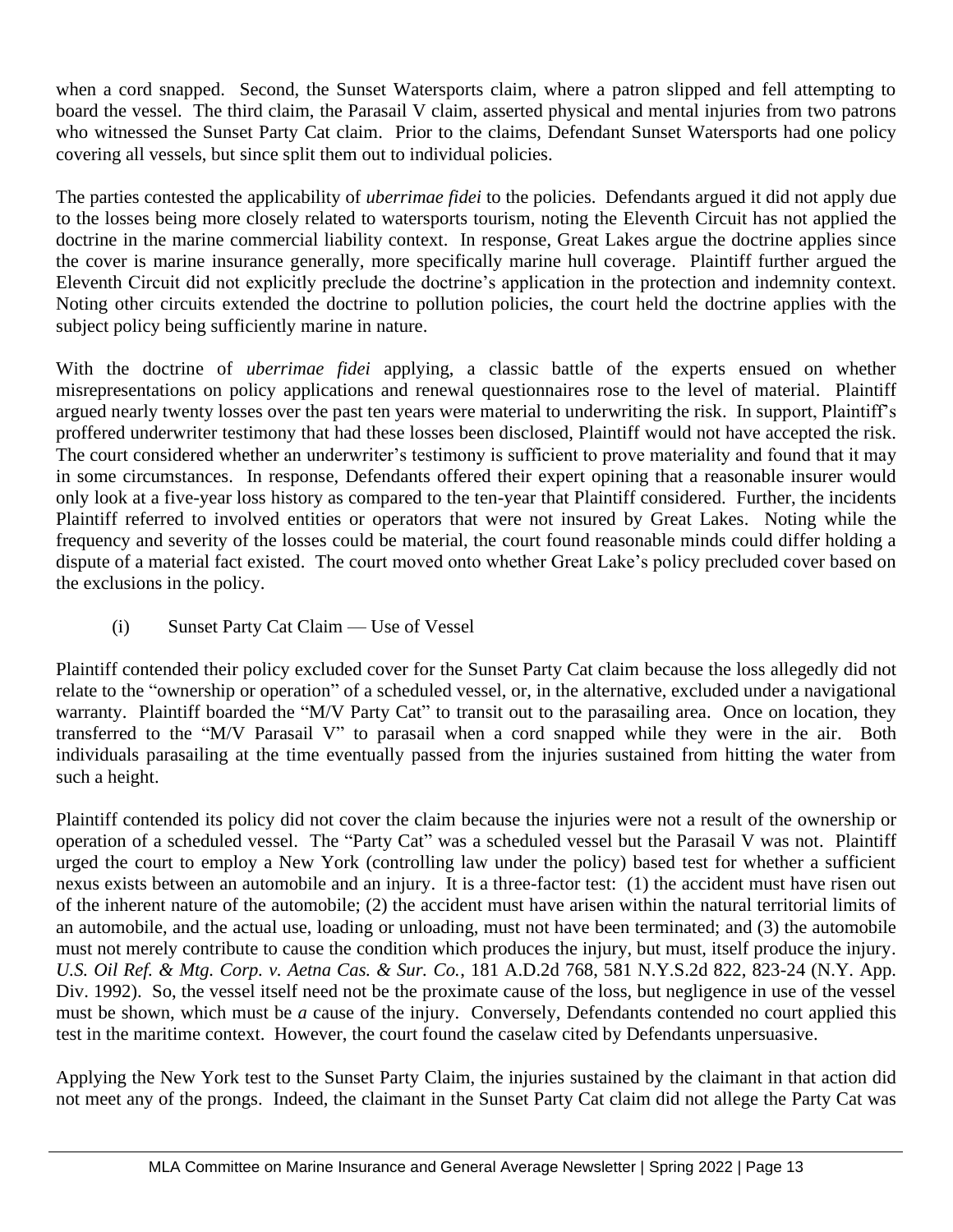the cause of their injuries. In fact, the Parasail V was more than four nautical miles from the Party Cat when the parasailing cord snapped. Plaintiffs merely alleged the entity's involvement in the negligence that precipitated their loss, not negligence in the use of the vessel itself. For that reason, Plaintiff's policy did not provide cover for the Sunset Party Cat claim.

(ii) Sunset Party Cat Claim — Navigational Warranty

Plaintiff's policy also contained a navigational warranty for all three scheduled vessels, that no scheduled vessel may go more than one nautical mile from shore. Great Lakes' claim guidance clarified this means such distance offshore is the furthest the vessel must be from land. The court noted federal maritime law requires strict or absolute enforcement of express navigational warranties. Defendants did not contest the warranty as ambiguous or if coverage should be void from inception. In fact, the only item contested was whether Sunset Watersports was more than one nautical mile from land at the time of loss.

Plaintiffs contend the loss took more than one mile from the nearest shoreline, thereby violating the navigational warranty. In support, they relied on expert testimony on the location of the loss relative to the nearest shoreline. Interestingly, the expert noted a jetty extending out into the water opining that it was not land or an extension thereof, but rather an obstruction to navigation. Defendants, also relying on expert testimony, could not raise a genuine dispute of a material fact. Defendant's expert could not articulate at deposition what "land" means or if the subject jetty should be considered land. Therefore, Defendants did not effectively contest whether the jetty was or was not "land," so the court found the policy was void from inception due to a breach of the navigational warranty.

(iii) Sunset Party Cat Claim — Equitable Estoppel

Though Defendants did not spend too much time contesting whether the jetty constituted "land," they did contest that Plaintiff was barred from disclaiming under the doctrine of equitable estoppel. To succeed, Defendants must show prejudice by the insurer's actions and that they relied on some conduct to their detriment. As evidence, Defendants submitted three different price quotations claiming cover extended to over ten nautical miles offshore. Conversely, Plaintiff argued it was just a mistake, which was corrected for the binder and final policy provided to Defendant's insurance agent.

Estoppel cannot create coverage where none exists. The exception exists for the insurer who unreasonable delays disclaiming coverage and the insured suffers prejudice from that delay. Defendants did not argue Plaintiff delayed in disclaiming cover or and prejudice resulting therefrom. All of the cases cited by Defendants revolved around insurers and their conduct after the policy was final. Here, the allegations concern an insurer's conduct pre-policy issuance. The court held no such exception exists and Plaintiff were not barred from relying on the navigation warranty to void the policy.

(iv) Remaining Claims

The court found no coverage for the remaining two claims, either the Sunset Watersports or the Parasail V claims. The Sunset Watersports claim was excluded from cover due to Defendant's failure to have claimants sign a release prior to boarding the vessel. The Parasail V claims arose from the Sunset Party Cat claim, just with different claimants. The court again held for Plaintiff as it held earlier in the decision that Sunset Watersports violated the navigational warranty in the policy. No cover for either claim existed under the Great Lakes policy.